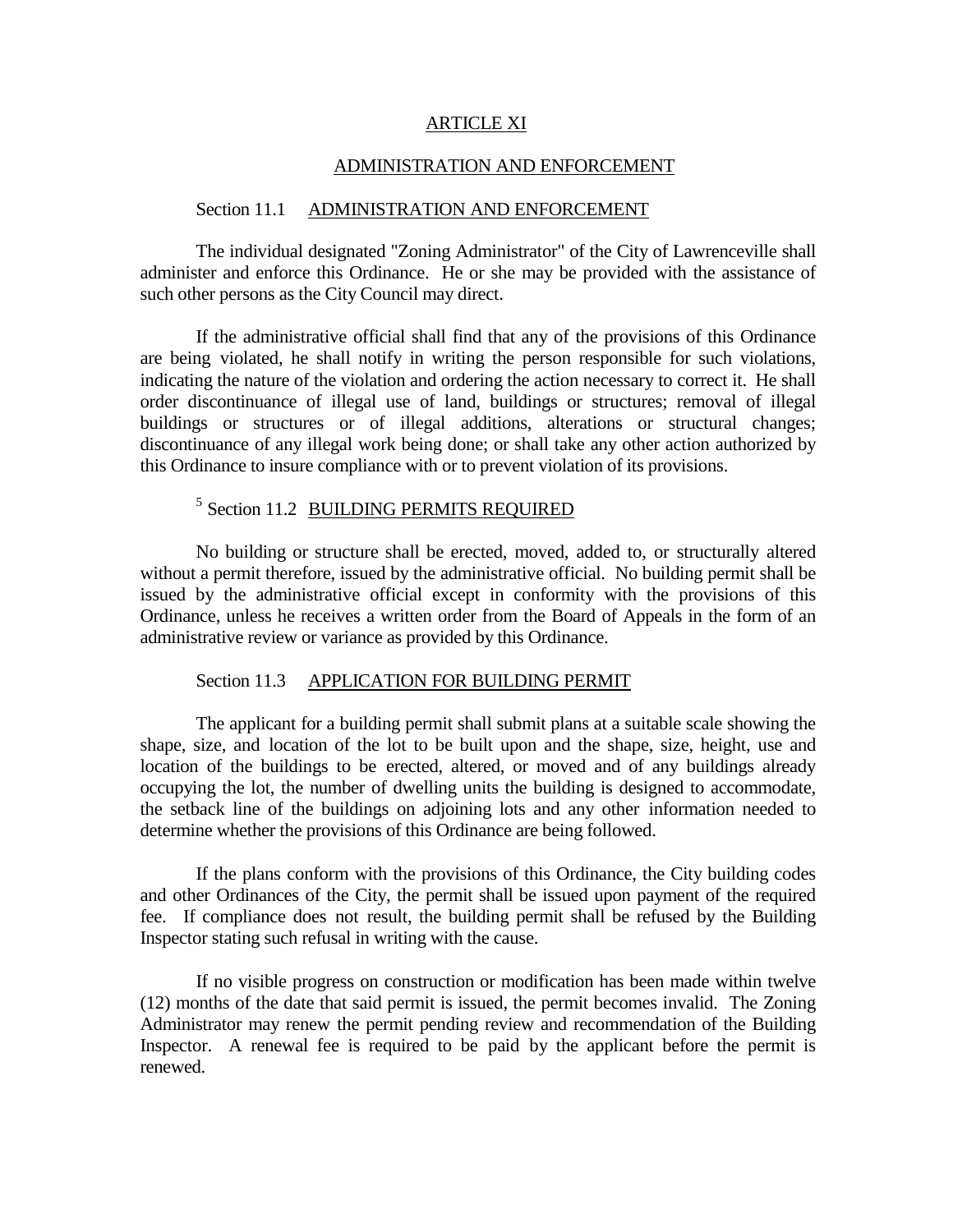#### Section 11.4 CERTIFICATE OF OCCUPANCY REQUIRED

It shall be unlawful to use or occupy or permit the use or occupancy of any building or premises, or both, until a certificate of occupancy shall have been issued by the administrative official stating that the proposed use of the building or land conforms to the provisions of this Ordinance.

A nonconforming structure or use shall be maintained, renewed, changed, or extended until a certificate of occupancy shall have been issued by the administrative official. The certificate of occupancy shall state specifically wherein the nonconforming use differs from the provisions of this Ordinance.

A record of all certificates of occupancy shall be kept on file in the office of the Zoning Administrator and a copy shall be furnished, on request, to any person.

# <sup>38</sup> Section 11.5 BOARD OF ZONING APPEALS: ESTABLISHMENT AND PROCEDURE

### (1) Composition, Appointment and Tenure

A Board of Appeals shall consist of five (5) members, appointed by the Mayor, by and with consent of the City Council, The terms of the members shall be for four (4) years each. No member of the Board of Zoning Appeals may hold any other public office or position in the Municipality, except that one member may also be a member of the City of Lawrenceville Planning Commission.

#### (2) Vacancies

Vacancies shall be filled by appointments for unexpired terms only and in the same manner as the original appointment.

### (3) Removal

Any member of the Board of Zoning Appeals may be removed by the Mayor, with the advice and consent of the City Council, for cause after written notice and a public hearing. Any member who misses more than three (3) meetings in any one calendar quarter without excuse shall be removed from the Board by the Mayor and Council. The Chairman of the Board shall keep an attendance record and report attendance to the Mayor's office on a monthly basis.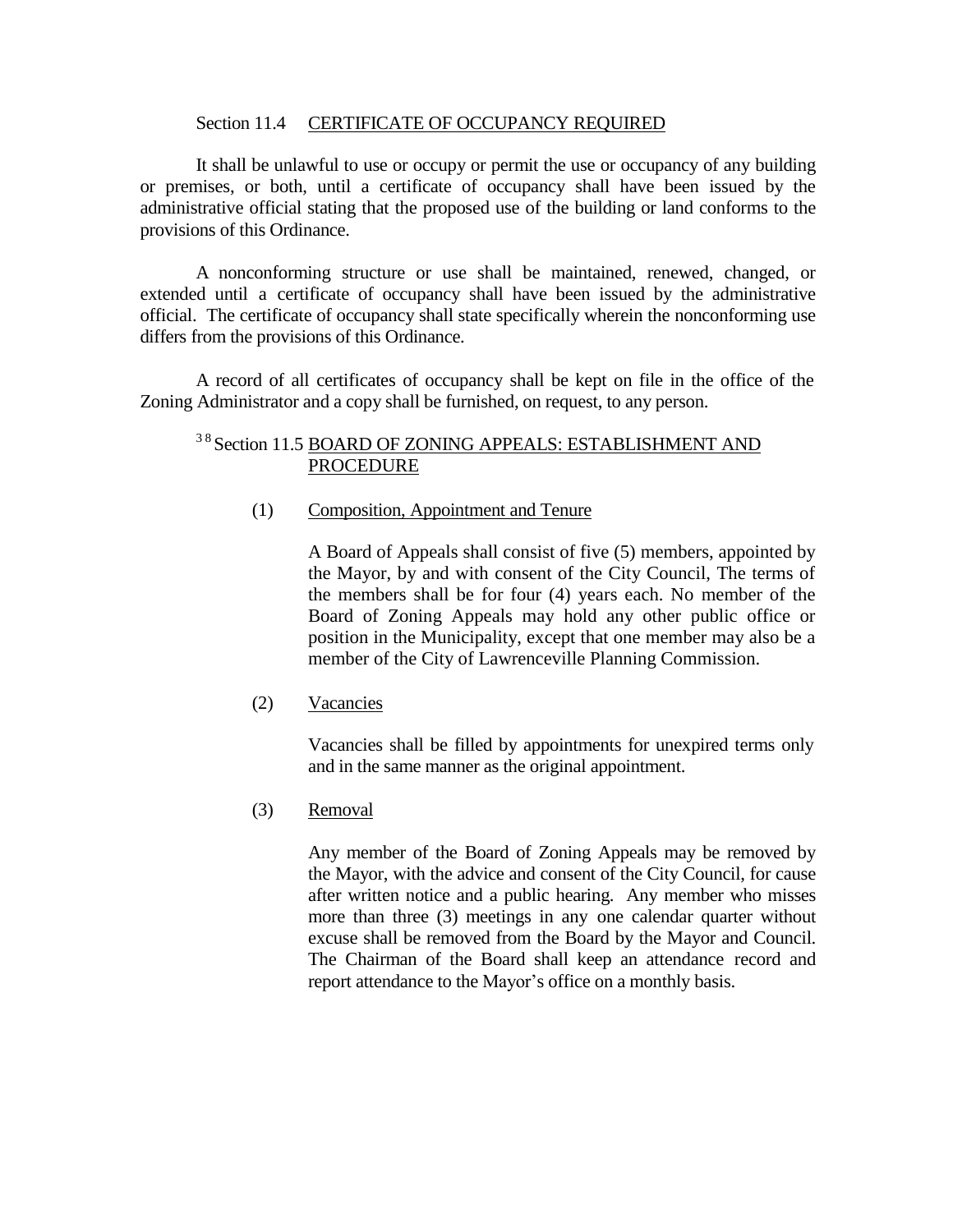### (4) Compensation

All members of the Board of Zoning Appeals shall receive compensation in an amount to be determined by the Mayor and Council.

### (5) Officers and Rules of Procedure

The Board of Zoning Appeals shall elect one (1) of its members as Chairman who shall serve for one (1) year or until such person is reelected or a successor is elected. The Director of Planning and Zoning shall act as Secretary for the Board of Zoning Appeals. Meetings shall be heard regularly, once a month, at the call of the Chairman and at such other times as the Board may determine. The Board shall adopt rules in accordance with the provisions of this section, shall keep minutes of its proceedings, showing the absence, vote or the failure to vote of each member, and shall keep records of its examination and other official actions, which minutes and records shall be filed in the Planning and Zoning office and open to the public for inspection.

(6) Quorum

For the purpose of transacting business, a quorum of the Board of Zoning Appeals shall be considered to be three (3) of the five (5) members.

(7) Design Review Board Variance

The Design Review Board shall have concurrent jurisdiction under the same procedures and standards as the Zoning Board of Appeals to hear and grant variances within the Downtown District Overlay Boundary.

# <sup>6</sup>Section 11.6 THE BOARD OF APPEALS: POWER AND DUTIES

The Board of Appeals shall have the following powers and duties:

(1) Variances:

To authorize such variance from the terms of this Ordinance as will not be contrary to the public interest where, owing to special conditions and not to the intentional conduct of the requesting party, a literal enforcement of the provisions of this Ordinance would result in unnecessary hardship. A variance from the terms of this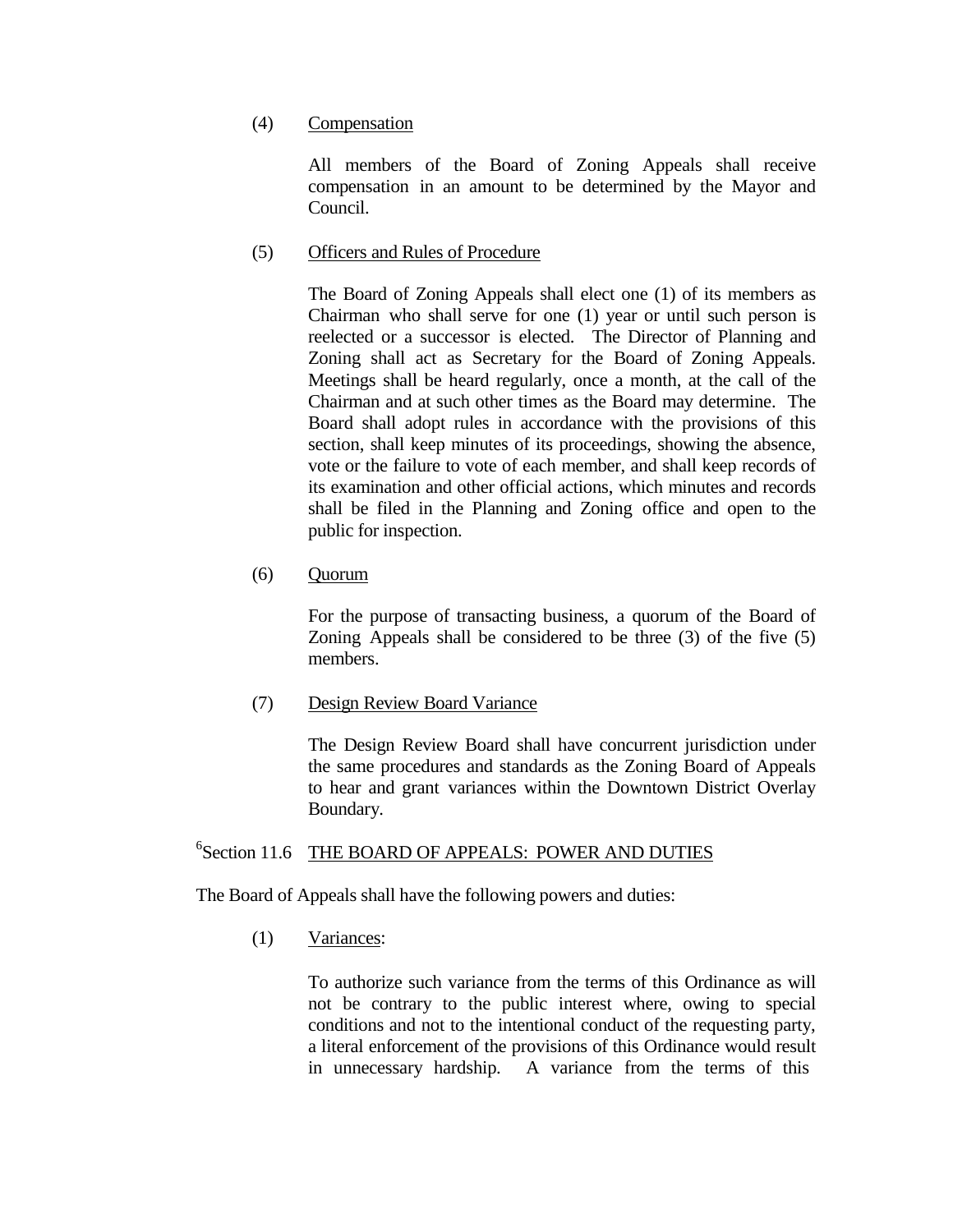Ordinance shall not be granted by the Board of Appeals unless and until:

- (a) A written application for a variance is submitted demonstrating that special conditions and circumstances exist which are peculiar to the land, structure, or building involved and which are not applicable to other lands, structures, or buildings in the same district, that the special conditions and circumstances did not result from the actions of the applicant. No nonconforming use of neighboring lands, structures, or buildings in the same district, and no permitted or nonconforming use of lands, structures, or buildings on other districts shall be considered grounds for the issuance of a variance;
- (b) Notice of a public hearing shall be given as in Section 11.6(1)(b) above;
- (c) A public hearing has been held at which hearing any party in interest may appear in person, or by agent or by attorney, and be heard;
- (d) It has made a finding that the requirements of Section  $11.6(1)(a)$  have been met by the applicant for a variance;
- (e) It has made a finding that the requested variance is owing to special conditions and not to the intentional conduct of the requesting party;
- (f) It has made a finding that the reasons set forth in the application justify the granting of the variance and that the variance is the minimum necessary variance that will make possible the reasonable use of the land, structure, or building; and,
- (g) It has made a finding that the granting of the variance will be in harmony with the general purpose and intent of this Ordinance, and will not be injurious to the neighborhood, or otherwise detrimental to the public welfare.

In granting any variance, the Board may prescribe appropriate conditions and safeguards in conformity with this Ordinance. Violations of such conditions and safeguards, when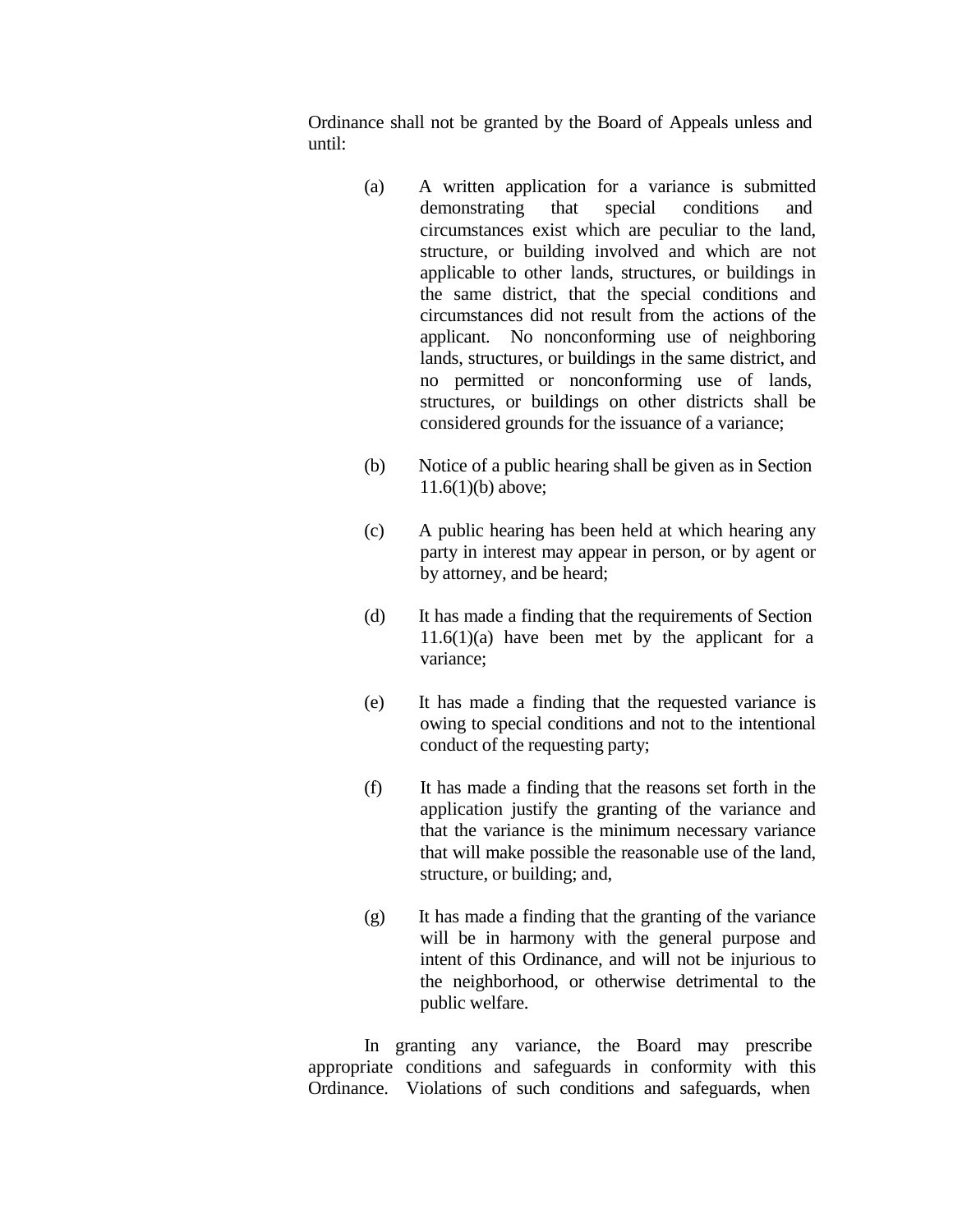made a part of the terms under which the variance is granted, shall be deemed a violation of this Ordinance and punishable under the provisions of this Ordinance. Under no circumstances shall the Board grant a variance to allow a use not permissible under the terms of this Ordinance in the district involved, or any use expressly or by implication prohibited by the terms of this Ordinance in said district.

# (2) Administrative Review:

- (a) Hearings, Appeals, Notice: Appeals to the Board of Appeals concerning interpretation or administration of the Zoning Ordinance may be taken by any person aggrieved or by any officer or bureau of the governing body of the City affected by any decision rendered. Such appeals shall be taken within a reasonable time, not to exceed thirty (30) days or such lesser period as may be provided by the rules of the Board by filing with the administrative official and with the Board of Appeals a notice of appeal specifying the grounds thereof. The administrative official shall forthwith transmit to the Board all papers constituting the record upon which the action appealed from was taken. The Board of Appeals shall fix a reasonable time for the hearing of an appeal, give due notice thereof to all parties in interest, and after hearing, decide the same within a reasonable time. At the hearing, any party in interest may appear in person, or by agent or attorney, and be heard.
- (b) Stay of Proceedings: An appeal stays all proceedings in furtherance of the action appealed from, unless the administrative official, Planning Commission or other person or agency from whose action the appeal is taken certifies to the Board of Appeals after the notice of appeal is filed that by reason of facts stated in such certification a stay would in the opinion of the person making the certification, cause imminent peril to life and property. In such case, proceedings may be stayed by a restraining order issued by the Board of Appeals, or by a court of record, on application, on notice to the parties of interest and for good cause shown.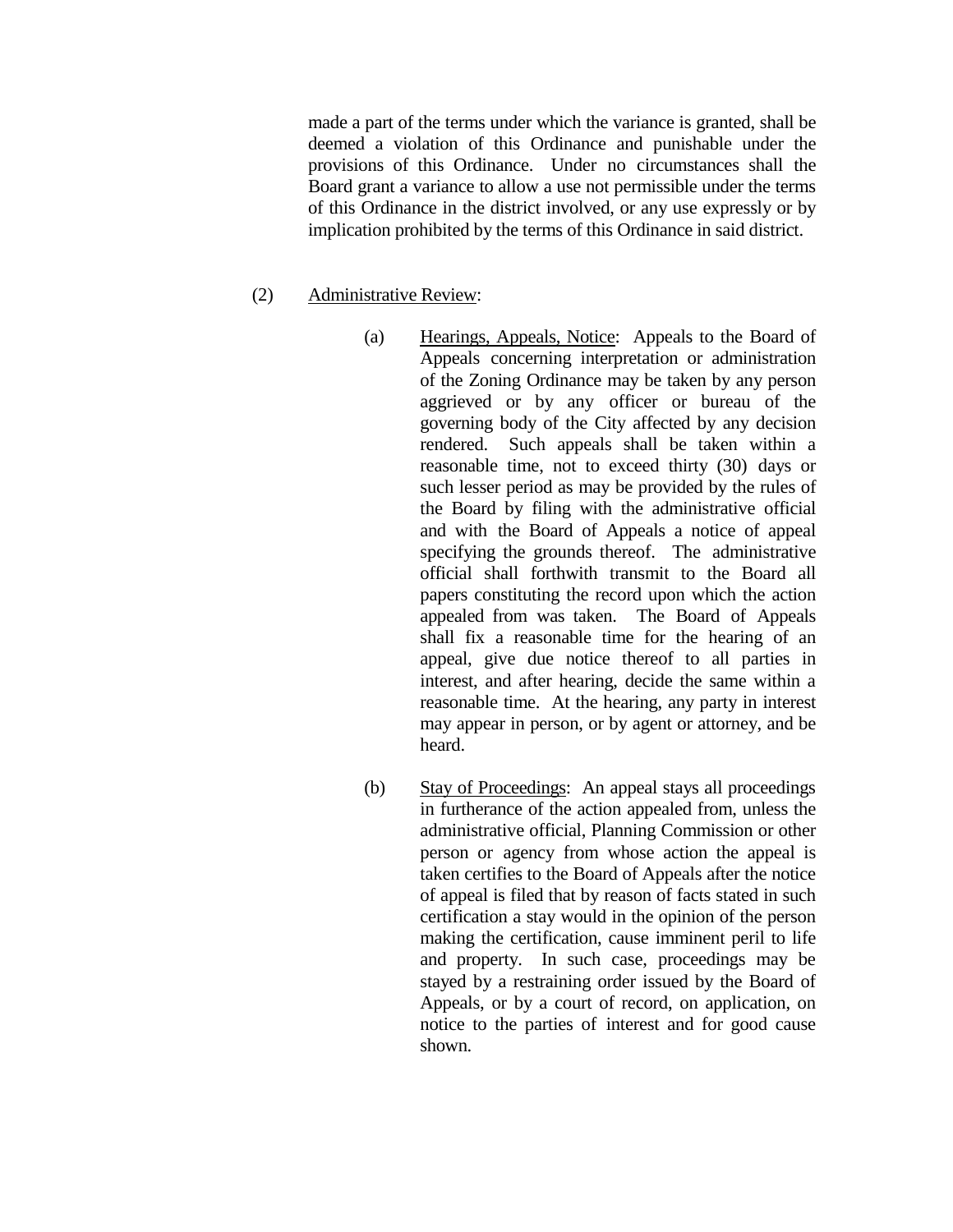(c) Hearing of Appeal: The Board of Appeals shall fix a reasonable time for the hearing of the appeal or other matters referred to it, and give notice thereof to the parties concerned and decide the same within a reasonable time. Upon the hearing, any party may appear in person or by agent or by attorney.

In exercising the above-mentioned powers, and so long as such action is in conformity with the terms of this Ordinance, the Board shall have the power to reverse or affirm, wholly or partly, or to modify the order, requirement, decision, or determination as ought to be made, and to that end shall have the powers of the administrative official, Planning Commission or other person or agency from whom the appeal is taken. The concurring vote of three (3) members of the Board of Appeals shall be necessary to reverse any order, requirement, decision, or determination from which the appeal was made, or to decide in favor of the applicant on any matter upon which it is required to pass under this Ordinance, or to effect any variation in the application of the Ordinance.

### Section 11.7 APPEALS FROM THE BOARD OF APPEALS

Any person or persons severally or jointly aggrieved by any decision of the Board of Zoning Appeals may take an appeal to the Superior Court. Said appeal to the Superior Court shall be the same as an appeal to the Superior Court from any decision made by the Probate Court and as specified in Chapter 6-2 of the Georgia Code except, however, that said appeal may be filed within thirty (30) days from the date of the decision of the Board of Zoning Appeals, and upon failure to file said appeal within thirty (30) days, the said decision of the Board of Zoning Appeals shall be final; provided, however, that such an appeal will be limited to determining whether the Board of Appeals arbitrarily or capriciously abused its discretion in exercising the powers granted herein.

### Section 11.8 DUTIES OF ADMINISTRATIVE OFFICIAL, BOARD OF APPEALS, CITY COUNCIL AND COURTS ON MATTERS OF APPEAL

It is the intent of this Ordinance that all questions of interpretation shall be first presented to the Planning Commission, and that such questions shall be presented to the Board of Appeals only on appeal from the decision of the Planning Commission, and that recourse from the decisions of the Board of Appeals shall be to the courts as provided by law.

It is further the intent of this Ordinance that the duties of the City Council in connection with this Ordinance shall not include hearing and deciding questions of interpretation and enforcement that may arise. The procedure for deciding such questions shall be as stated in this Ordinance. Under this Ordinance, the City Council shall have only the following duties: (1) considering and adopting or rejecting proposed amendments or the repeal of this Ordinance, as provided by law, (2) establishing a schedule of fees and charges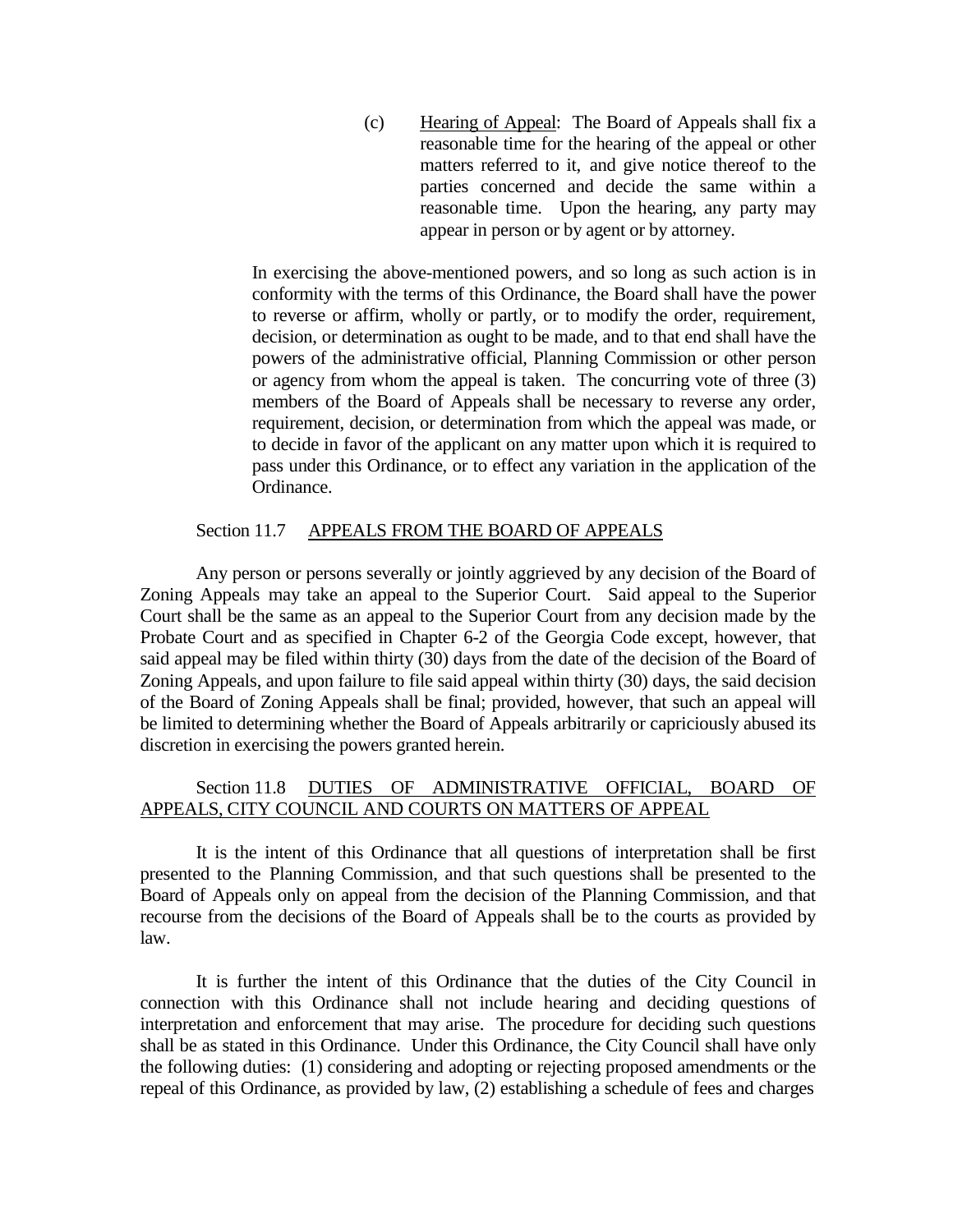as stated in this Ordinance, and (3) such other duties as may be established by laws of the State of Georgia or subsequently enacted Ordinances of the City.

#### Section 11.9 ADMINISTRATIVE VARIANCES

(1) To issue building permits as required below:

The Planning Director shall have the power to grant variances (except for density and use variances) from the development standards of this Ordinance where, in his opinion, the intent of the Ordinance can be achieved and equal performance obtained by granting a variance. The authority to grant such variance shall be limited to variances from the following requirements:

- (a) Front yard or yard adjacent to public street variance not to exceed ten (10) feet.
- (b) Side yard variance not to exceed five (5) feet.
- (c) Rear yard variance not to exceed ten (10) feet.

# <sup>1</sup>Section 11.10 VARIANCES WITHIN THE DOWNTOWN OVERLAY DISTRICT

In the downtown overlay district, a party must elect to become a part of the new downtown revitalization zoning sub-areas zoning restrictions prior to filing any variance request. Without electing to apply the new revitalization Ordinance to the subject property, a party cannot remain under the restrictions of the original zoning classifications prior to the adoption of the overlay district and seek a variance from the requirements of any of the City's Zoning or Development Ordinances or requirements. The owners/applicants shall have the full right to seek a variance only in the event that the variance is applied to the new revitalization sub-areas zoning on the Applicant's property.

#### <sup>2478</sup> Section 11.11 DESIGN REVIEW BOARD ESTABLISHMENT AND PROCEDURE

#### (1) ESTABLISHMENT

- (a) A Design Review Board shall consist of seven (7) members, appointed by the Mayor, by and with the consent of the City Council. The terms of the members shall be for four (4) years each.
- (b) The Design Review Board shall include the following seven (7) members:
	- (1) Two (2) Downtown Development Authority members;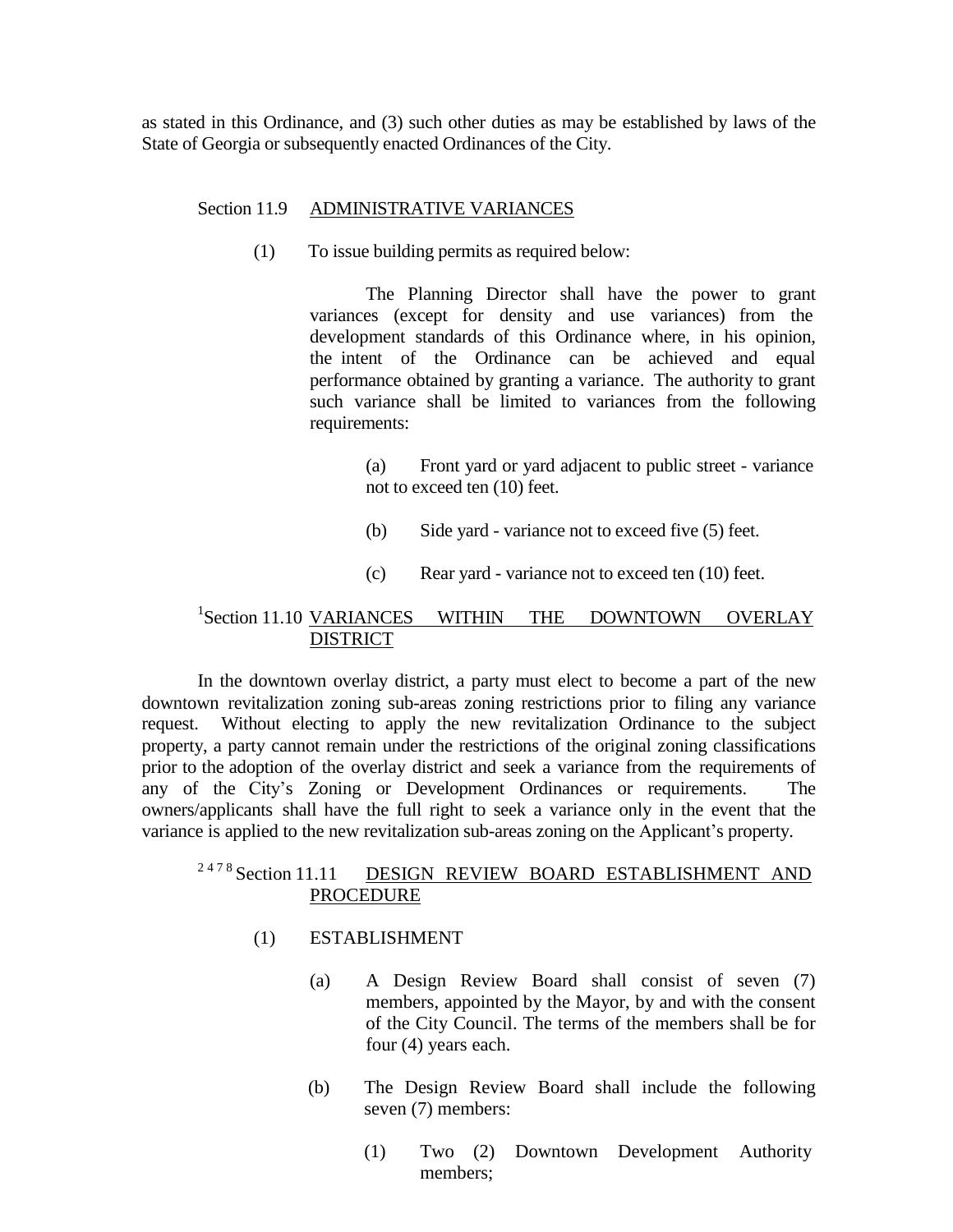- (2) Two (2) at-large citizens;
- (3) One (1) landscape architect;
- (4) One (1) registered architect; and
- (5) One (1) engineer.
- (c) All members of the Design Review Board shall receive compensation in an amount to be determined by the Mayor and City Council.
- (d) Vacancies shall be filled by appointments for unexpired terms only and in the same manner as the original appointment.
- (e) Any member of the Design Review Board may be removed by the Mayor, with the advice and consent of the City Council, for cause after written notice and a public hearing.

#### (2) PROCEEDINGS OF THE DESIGN REVIEW BOARD

- (a) The Board shall elect a Chair and a Vice Chair from its members who shall serve for one year or until their successors are elected. Meetings of the Board shall be held at the call of the Chair, the call of the City of Lawrenceville Director of Planning and Zoning or at such other times as four (4) members of the Board may determine. All meetings of the Board shall be open to the public pursuant to Georgia Law.
- (b) A minimum of four (4) members of the Board shall constitute a quorum. Any act of the Board shall require a majority vote of the Board members at a meeting at which a quorum is present.
- (c) The Director of Planning and Zoning shall serve as a nonvoting secretary to the Design Review Board. The Board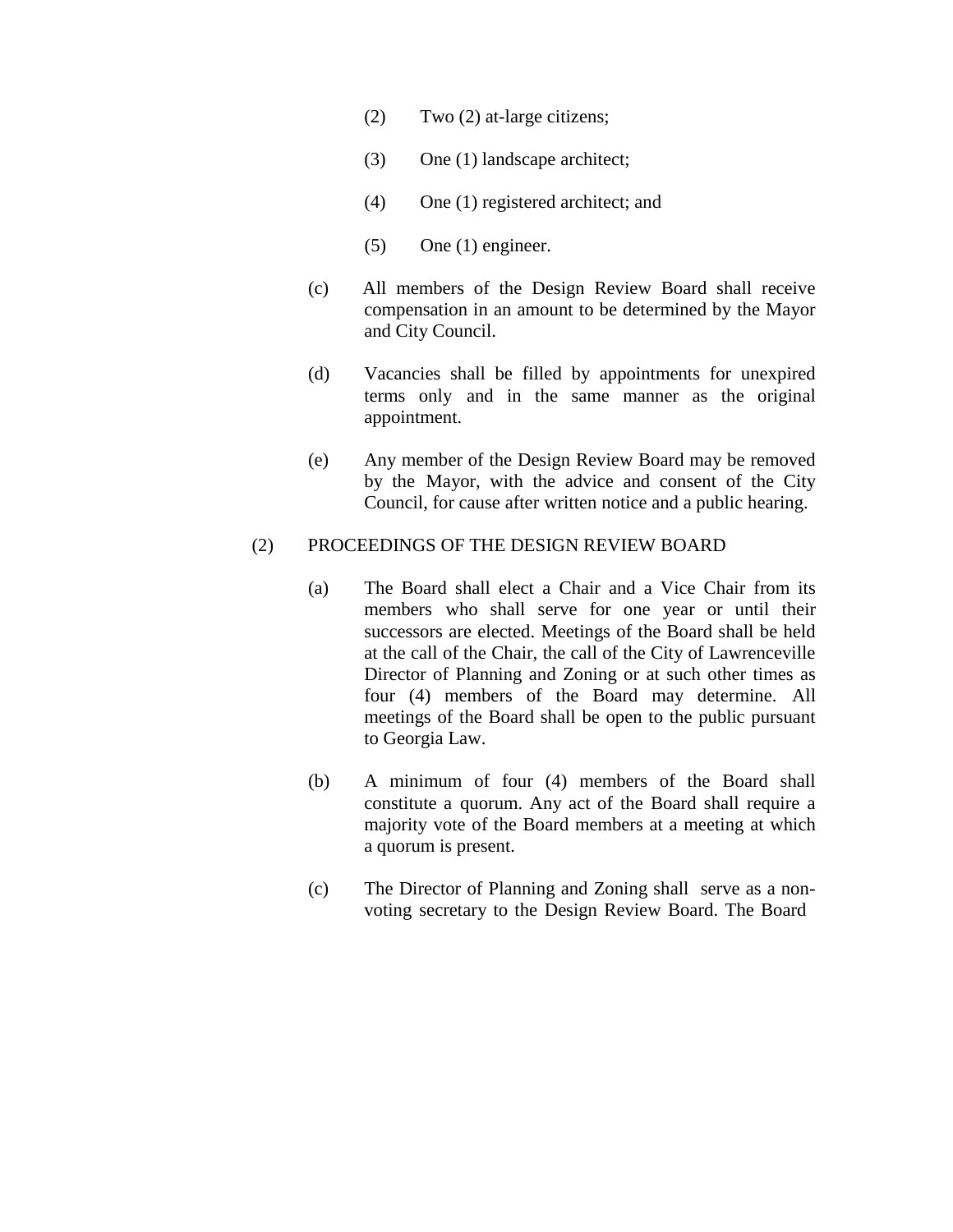shall maintain minutes of its proceedings, including the results of all votes taken and shall maintain records of its examinations and other official actions, all of which shall be filed in the office of the Planning and Zoning Department.

# (3) APPLICATION FOR DESIGN REVIEW BOARD APPROVAL

- (a) The Director of Planning and Zoning shall prepare and furnish an application form to any person or persons seeking a variance(s) for existing and/or new buildings and/or premises located in the Overlay District. The application form will, at a minimum, require identification of the subject property and a description of the requested variances.
- (b) In addition to the completion of the Application for Design Review Board Approval, any person or persons seeking a variance(s) for existing and/or new buildings and/or premises located in the Overlay District shall, at a minimum, provide the Board with the following:
- (1) Colored large boards with detailed floor plans for the project;
	- (2) Colored charts detailing the elevations of all sides of the building for which the variance(s) are sought; and,
	- (3) Any other plan(s) or drawing(s) detailing the variance(s) requested in an illustrated format.
- (c) The submission of a completed application form and, at a minimum, the items identified in Section 11.11(3)(b) above is a prerequisite to the consideration by the Design Review Board of the requested variance(s).
- (d) Nothing in this code section shall be read to limit the Design Review Board's authority to require any person or persons seeking a variance(s) for existing and/or new buildings and/or premises located in the Overlay District to submit further plans or drawings before final action is taken on said person's or persons' application.

# (4) POWERS AND DUTIES OF THE DESIGN REVIEW BOARD

- (a) The Board shall review applications for:
	- (1) All variances requested for existing and/or new buildings and/or premises located in the Overlay District, regardless of whether the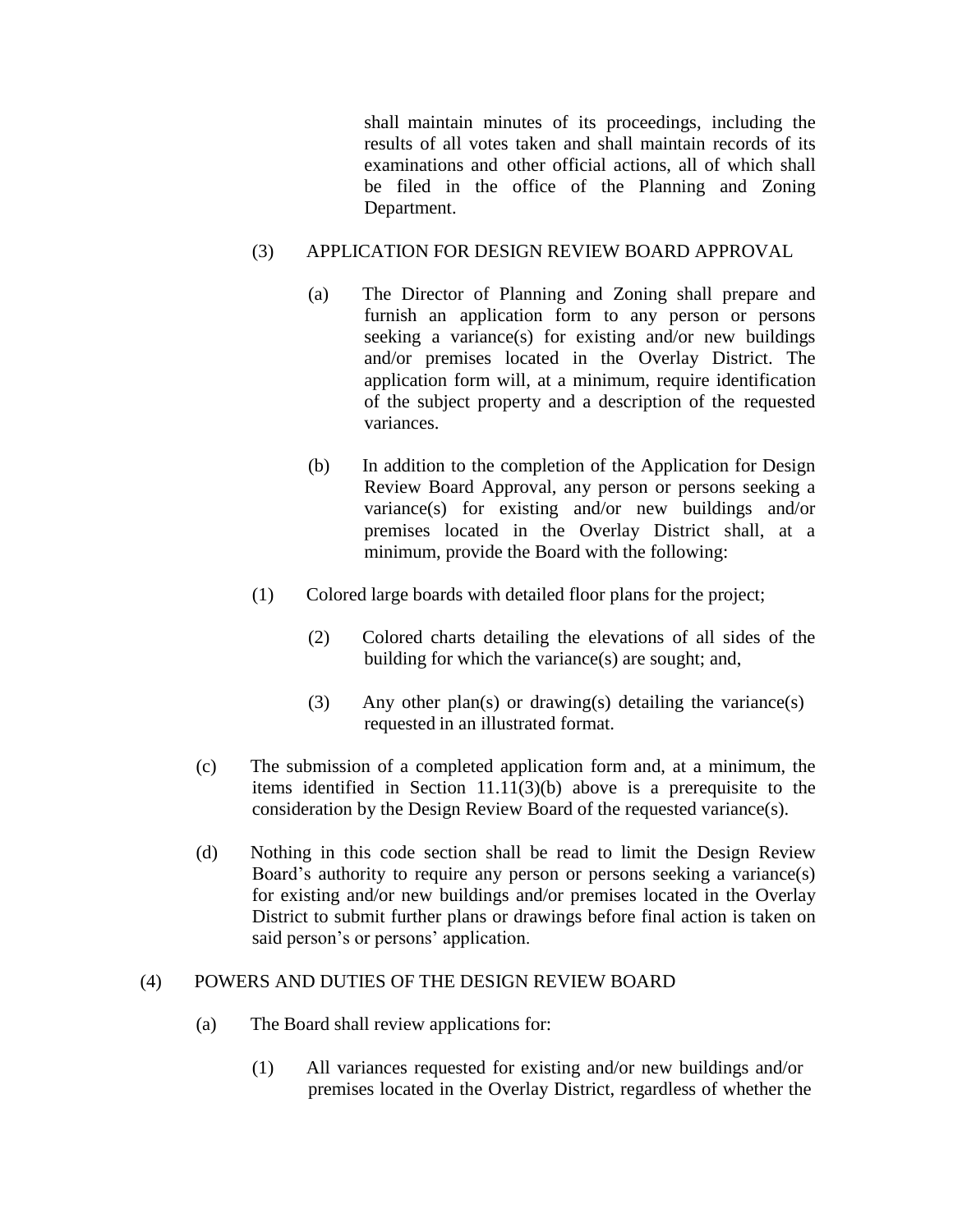property where the existing and/or new buildings and/or premises located is in or out of the Overlay Zoning Districts;

- (2) All variances from the architectural standards for signage or for any exterior features of construction, alteration, restoration, moving, demolition or repair of existing buildings or improvements involving or resulting in a change in the existing structural composition or architectural design or character of such building or improvement;
- (b) The Board shall have the power to grant or deny variances and exceptions for existing and new buildings from the architectural requirements of the Overlay District provided the maximum effort is made to comply with the intent of the design standards established in the architectural requirements of the Overlay District.
- (c) The Board shall have the power to grant or deny variances and exceptions for the premises from the design standards of the Overlay District provided the maximum effort is made to comply with the intent of the design standards established for the requirements of the Overlay District.
- (d) The Board shall act in an advisory role to other City departments, boards and commissions.
- (e) Recommend from time to time further design standards consistent with the purposes, intents, and standards of the Overlay District.
- (f) The following shall not be subject to review and action by the Board:
	- (1) The ordinary maintenance or repair of any exterior elements of any building or structure;
	- (2) The construction, reconstruction, alteration or demolition of any such elements which the authorized City officers shall certify as required for public safety.
	- (3) Any variation of state law requirements.

# (5) APPEALS FROM DECISIONS

Any person or persons severally or jointly aggrieved by any decision of the Design Review Board may file a written appeal with the Mayor and Council of the City of Lawrenceville within thirty (30) calendar days after rendition of the decision, and upon failure to file said appeal within thirty (30) calendar days, the said decision of the Design Review Board shall be final. The procedures for such an appeal are contained in 11.6.4 of the City of Lawrenceville Zoning Ordinance. Such